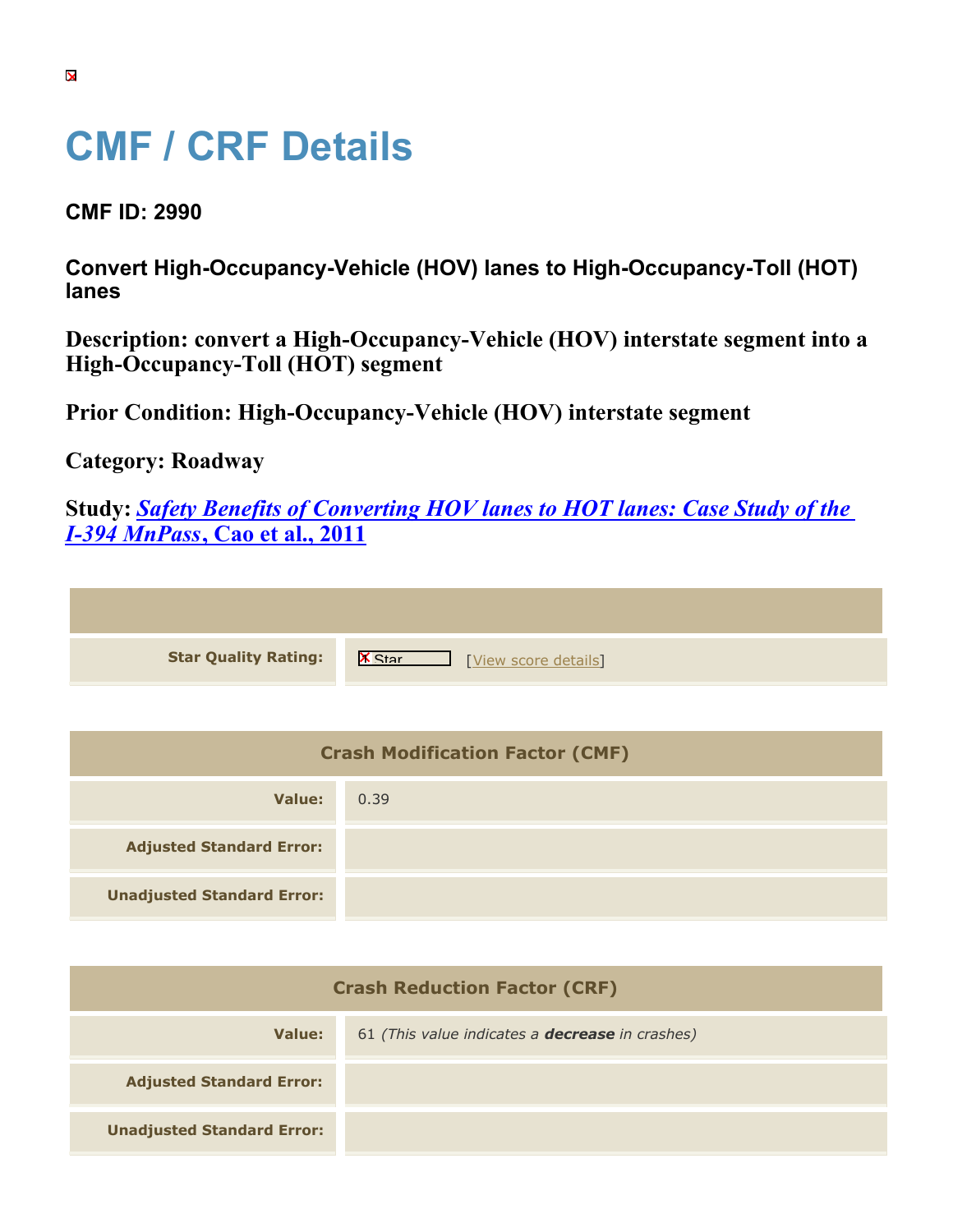| <b>Applicability</b>                    |                               |
|-----------------------------------------|-------------------------------|
| <b>Crash Type:</b>                      | All                           |
| <b>Crash Severity:</b>                  | A (serious injury)            |
| <b>Roadway Types:</b>                   | Principal Arterial Interstate |
| <b>Number of Lanes:</b>                 |                               |
| <b>Road Division Type:</b>              | Divided by Median             |
| <b>Speed Limit:</b>                     |                               |
| <b>Area Type:</b>                       | Urban                         |
| <b>Traffic Volume:</b>                  |                               |
| <b>Time of Day:</b>                     | All                           |
| If countermeasure is intersection-based |                               |
| <b>Intersection Type:</b>               |                               |
| <b>Intersection Geometry:</b>           |                               |
| <b>Traffic Control:</b>                 |                               |
| <b>Major Road Traffic Volume:</b>       |                               |
| <b>Minor Road Traffic Volume:</b>       |                               |

| <b>Development Details</b>      |                      |
|---------------------------------|----------------------|
| <b>Date Range of Data Used:</b> | 1998 to 2008         |
| <b>Municipality:</b>            | Minneapolis-St. Paul |
| State:                          | <b>MN</b>            |
| <b>Country:</b>                 | U.S.A.               |